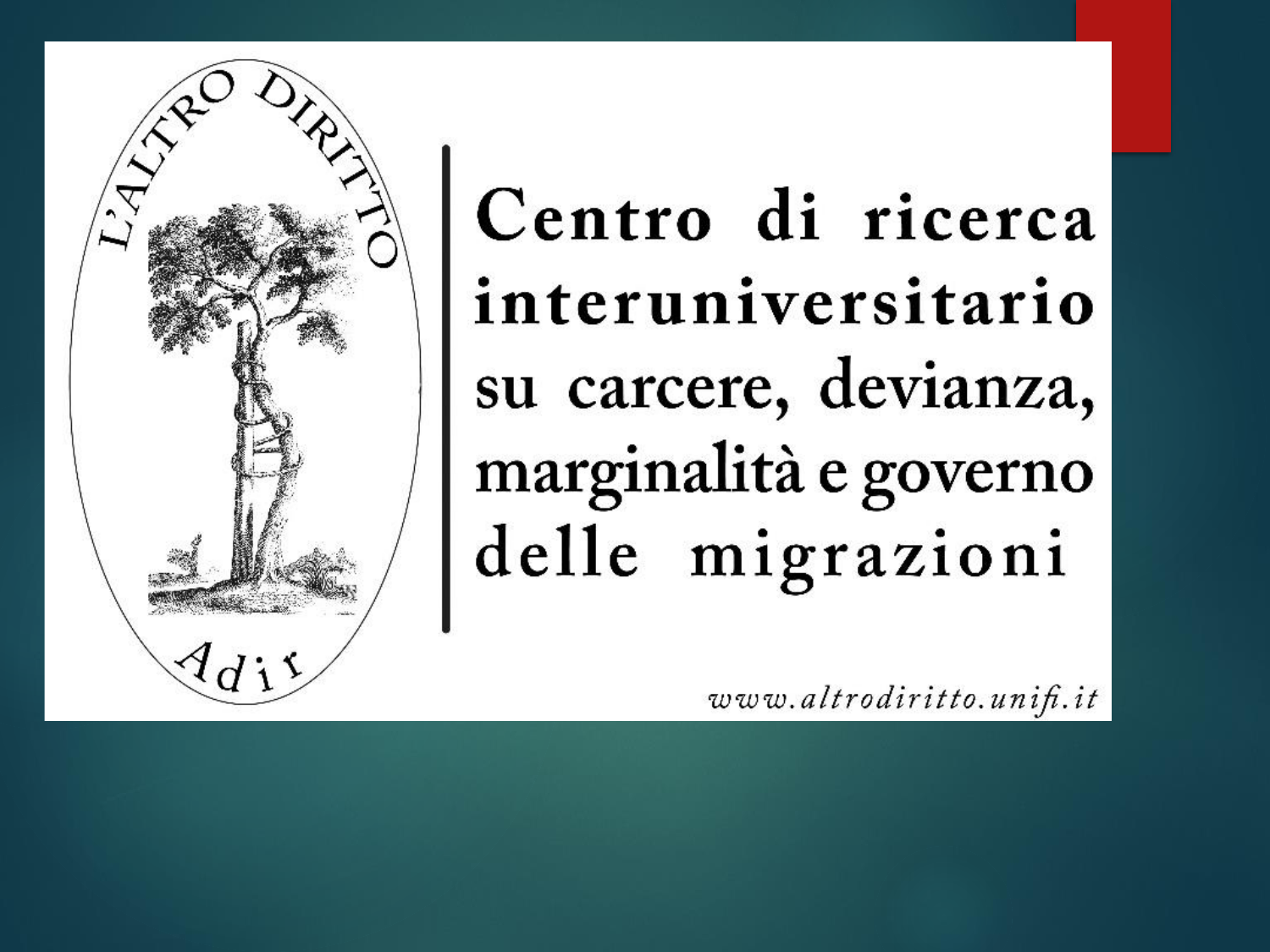#### Migrations and sovereignty

#### The States have the absolute control of their borders

They can decide who can enter and stay on their territories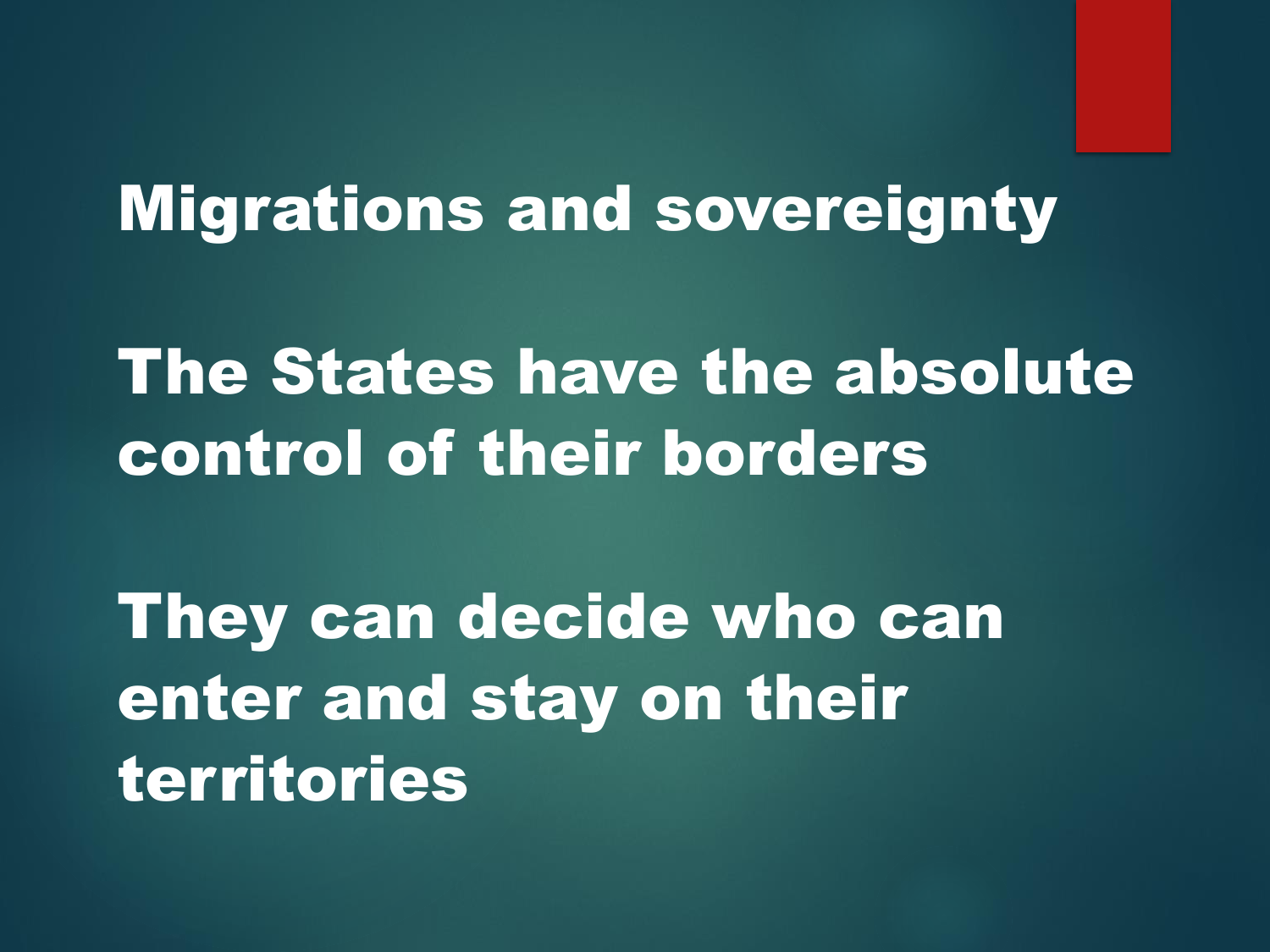Economic migrants should be authorized to enter in the States Visa for working Residence permit for working Every state is in theoretical control of the economic migrants present on its territory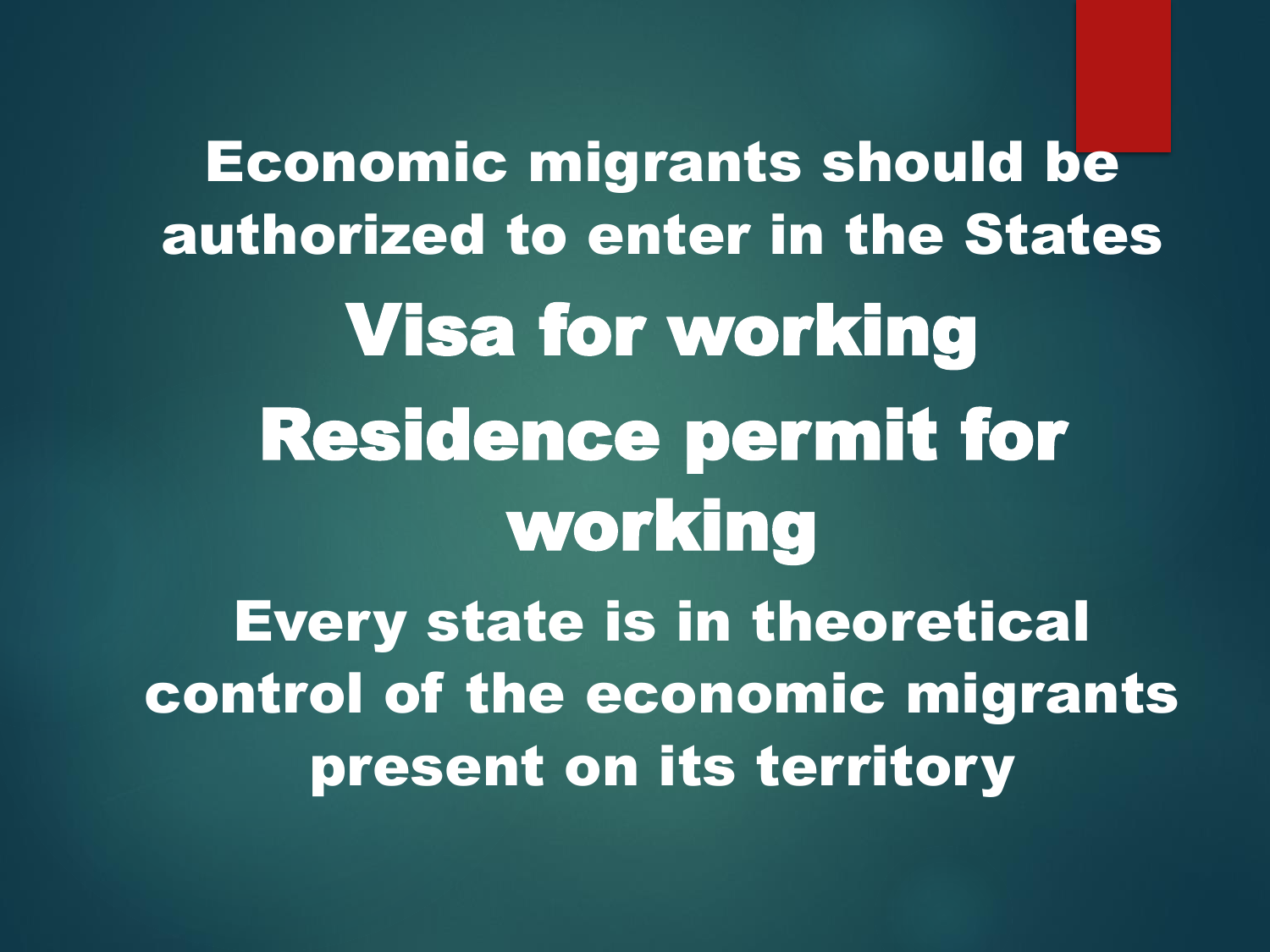Economic migrants should be authorized by the state to enter and to stay

They don't have any right to be admit in a state or to receive an staying permit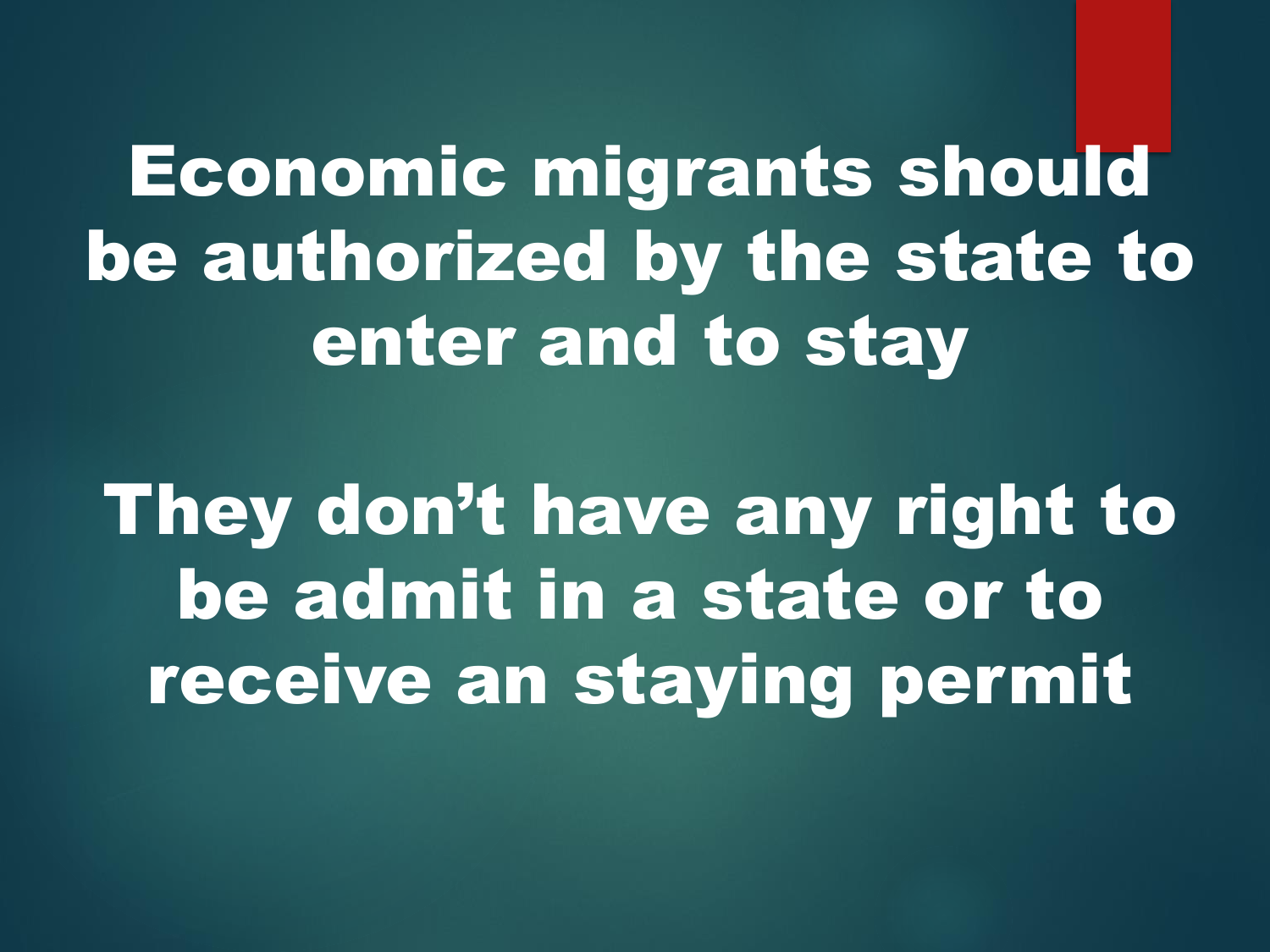## Forced migrations are unrulable migrations

The State don't have the right to control migrations The migrants have the right to enter and/or to stay in the territories of the state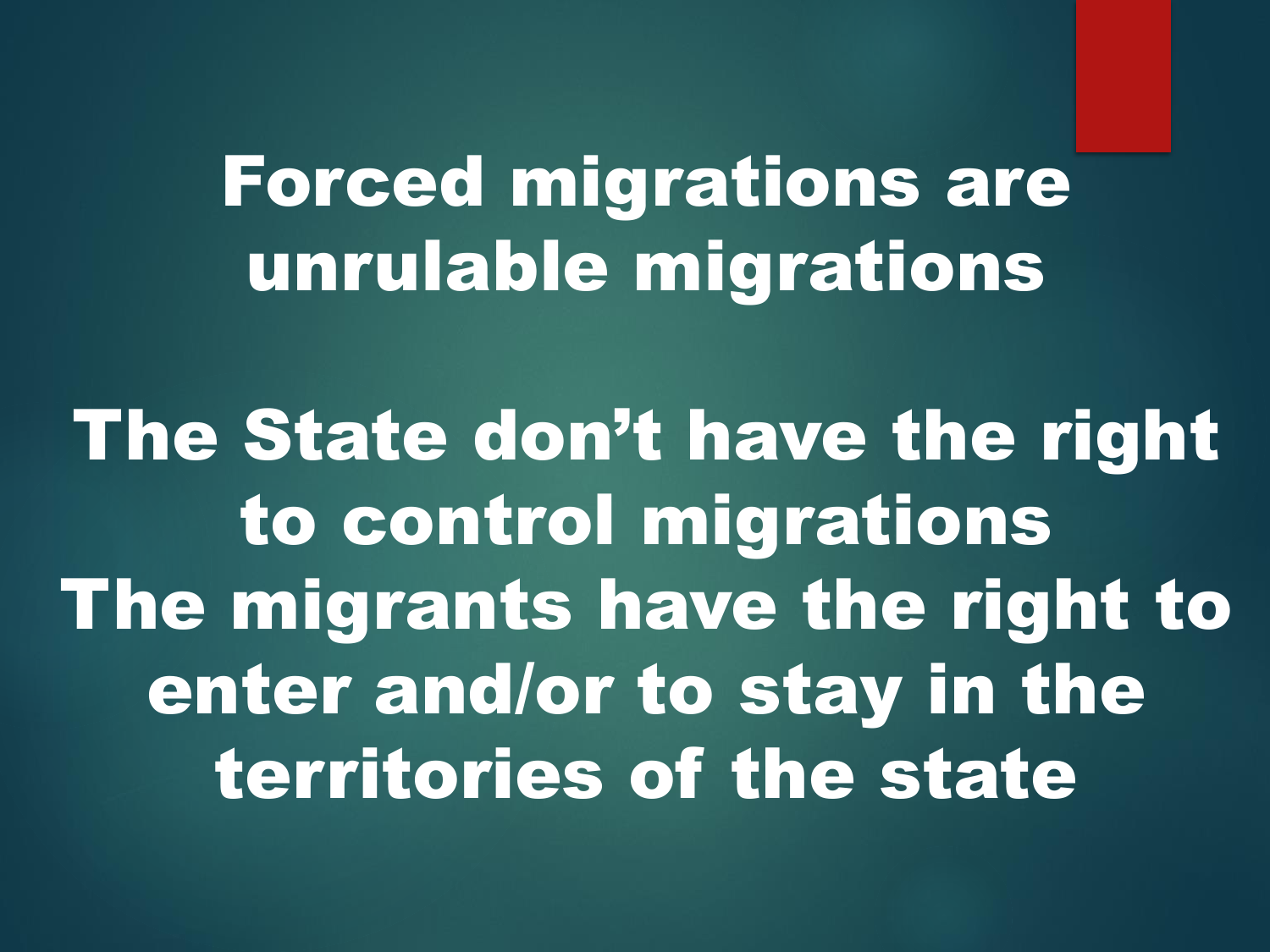## **Maine types of forced migration**

## **Asylum/international protection (Europe)**

## **Human trufficking**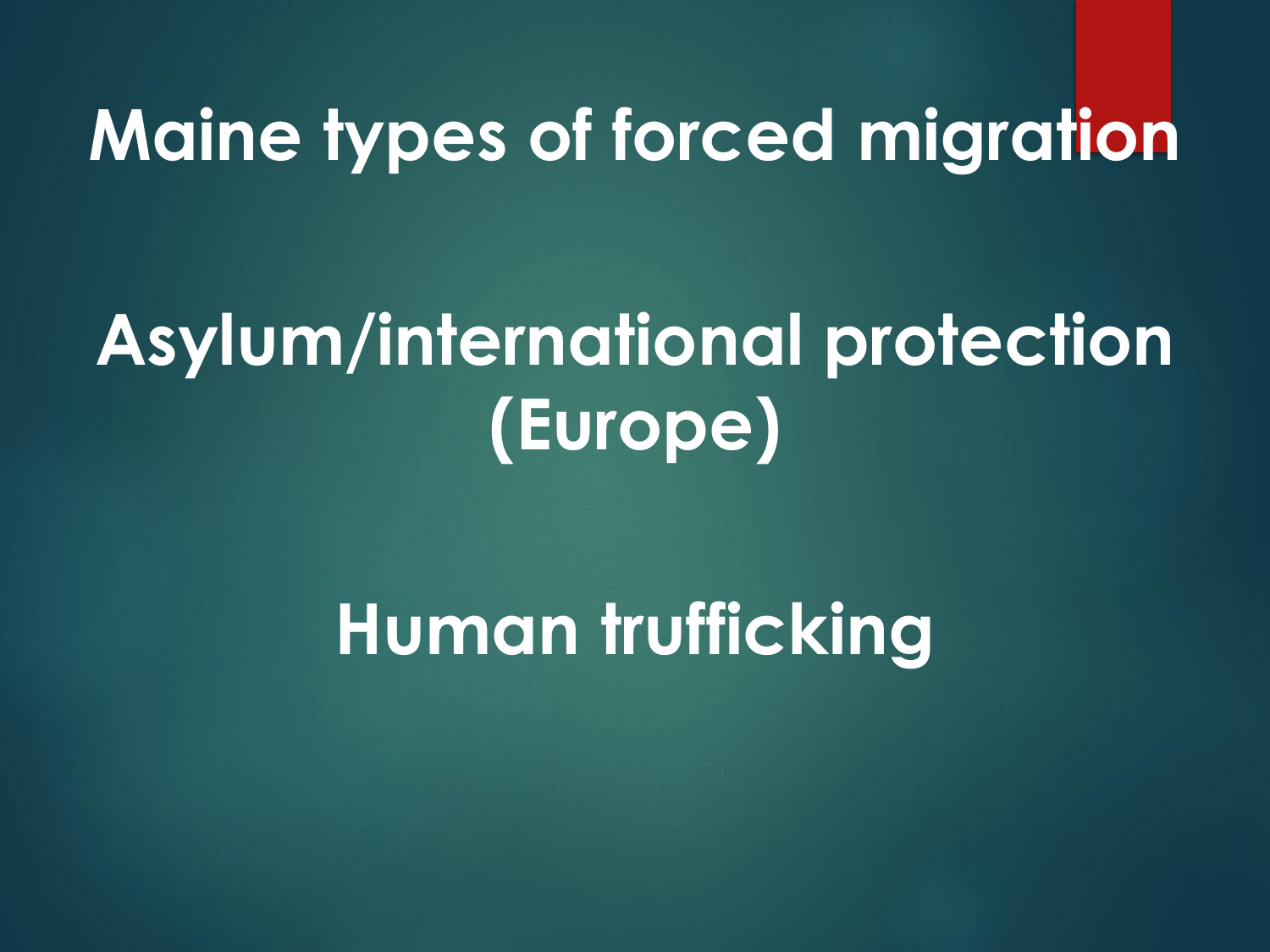#### **Who is a refugee? Geneva convention: The Refugee convention of 1951 UN Article 1**

 *A* **refugee is any person who "owing to well-founded fear of being persecuted for reasons of race, religion, nationality, membership of a particular social group or political opinion, is outside the country of his nationality and is unable or, owing to such fear, is unwilling to avail himself of the protection of that country; or who, not having a nationality and being outside the country of his former habitual residence as a result of such events, is unable or, owing to such fear, is unwilling to return to it".**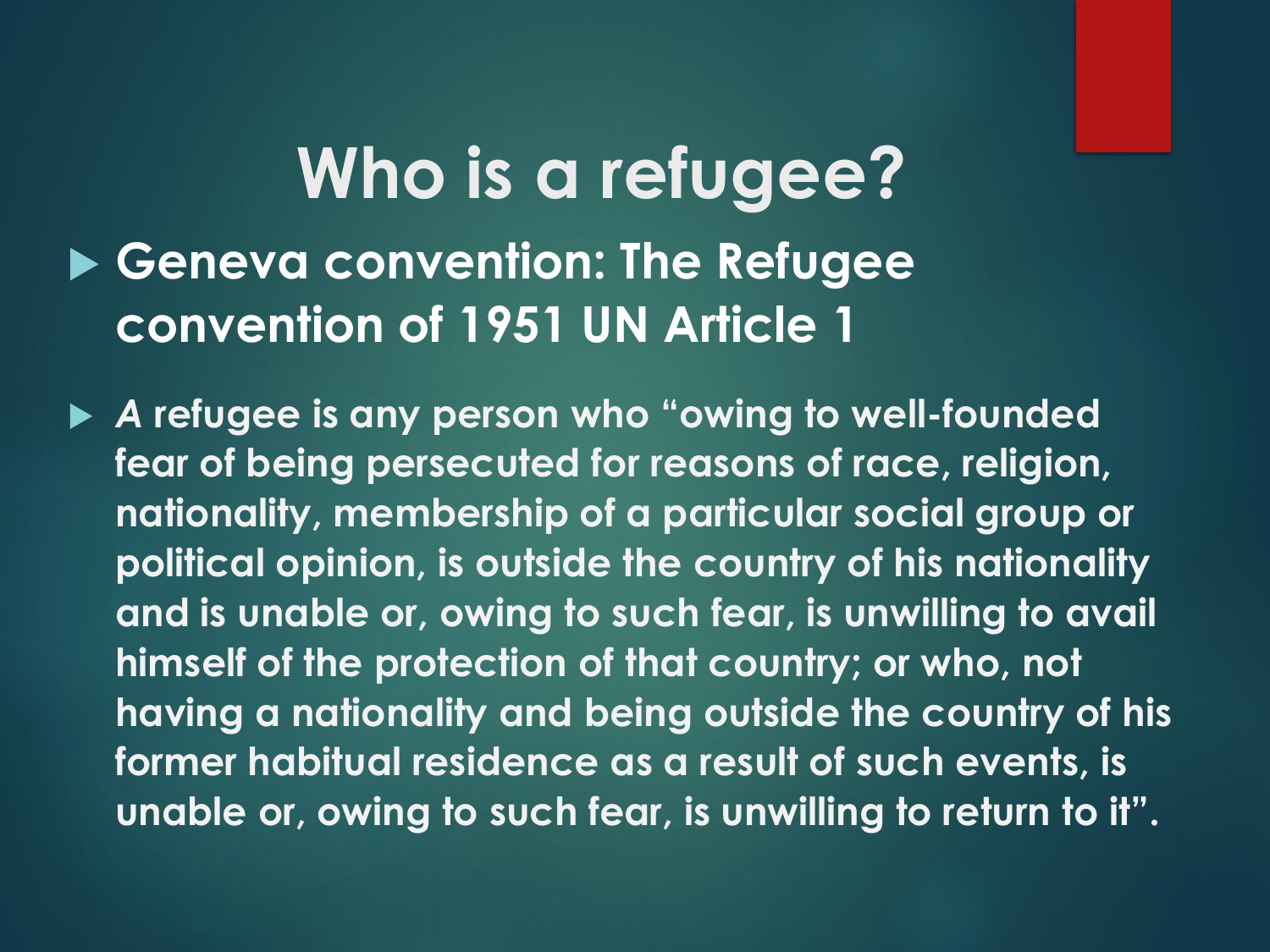#### **Right to non refuoulement**

#### **Art. 33 Geneva convention**

**"1. No Contracting State shall expel or return ('***refouler***') a refugee in any manner whatsoever to the frontiers of territories where his life or freedom would be threatened on account of his race, religion, nationality, membership of a particular social group or political opinion."**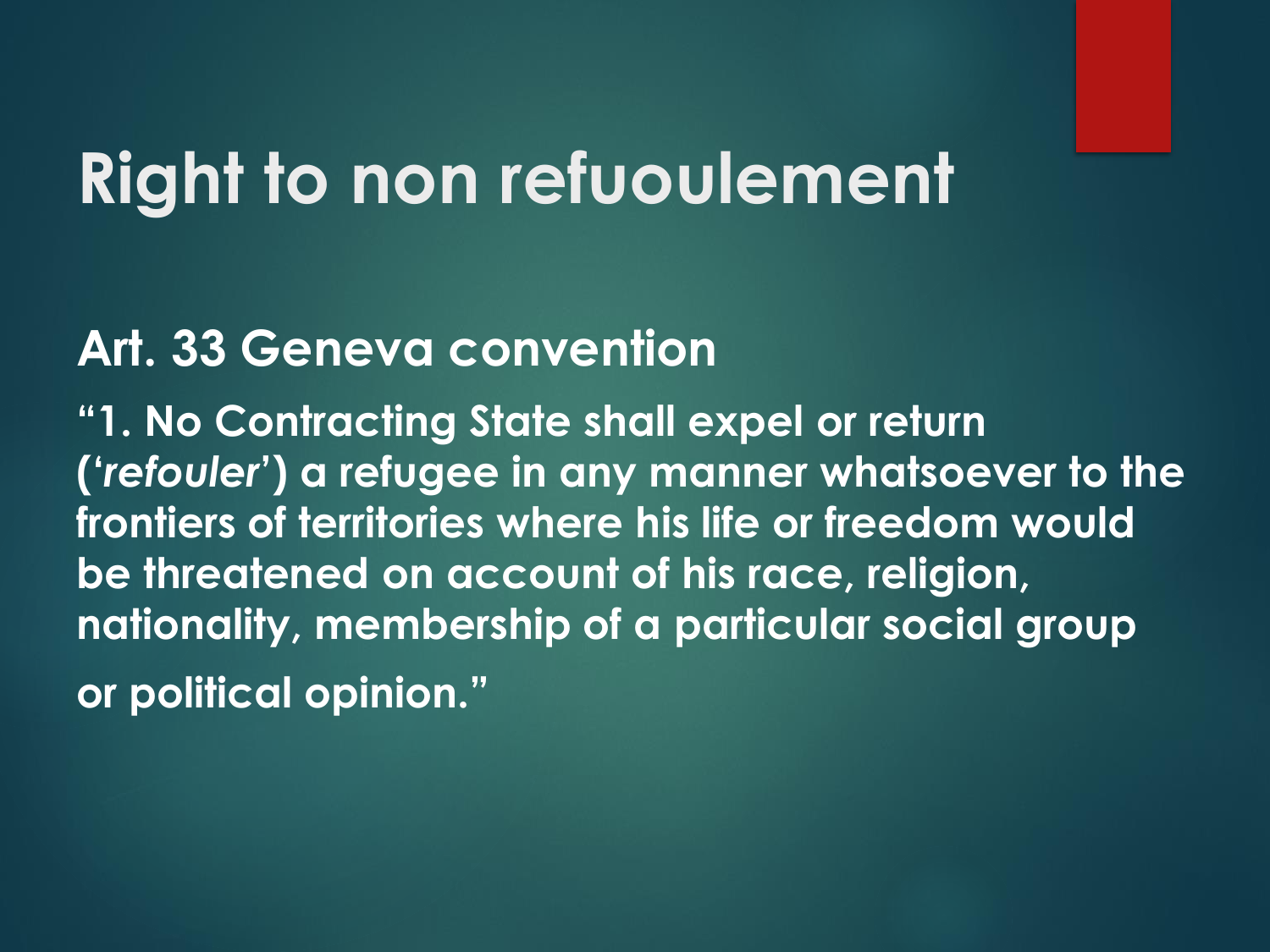#### **Asylum: not a universal right**

**Geographical and temporal limitation: A person can be recognized as a refugee only in relation to events occurred in Europe before 1 January 1951**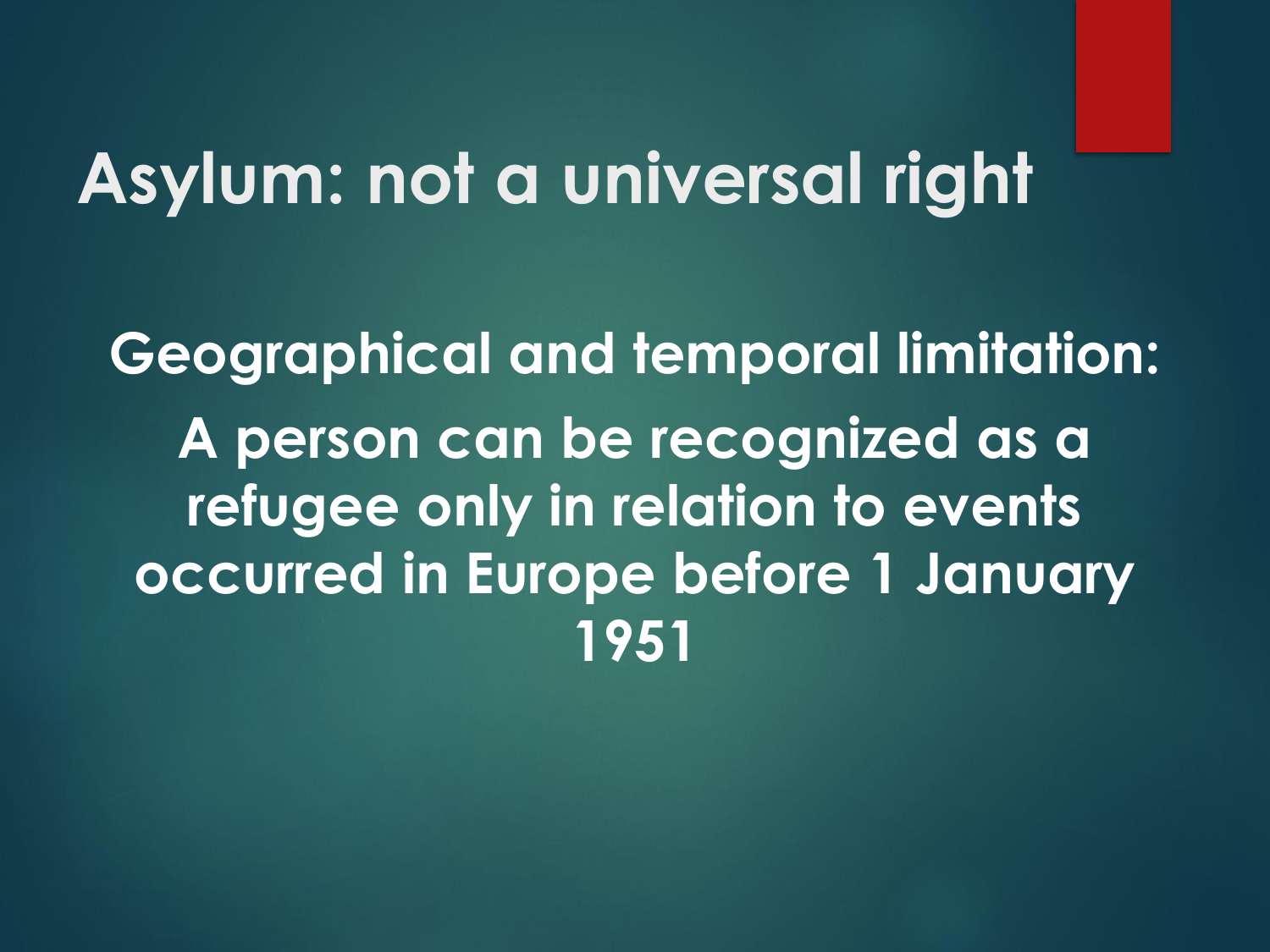# **The slow universalization of asylum**

- **Protocol 1967 abolish the temporal and geographical limitation**
- **Italy 1990**
- **Today: only few states maintains the reservation , the most important case is Turkey which maintains the geographical reservation**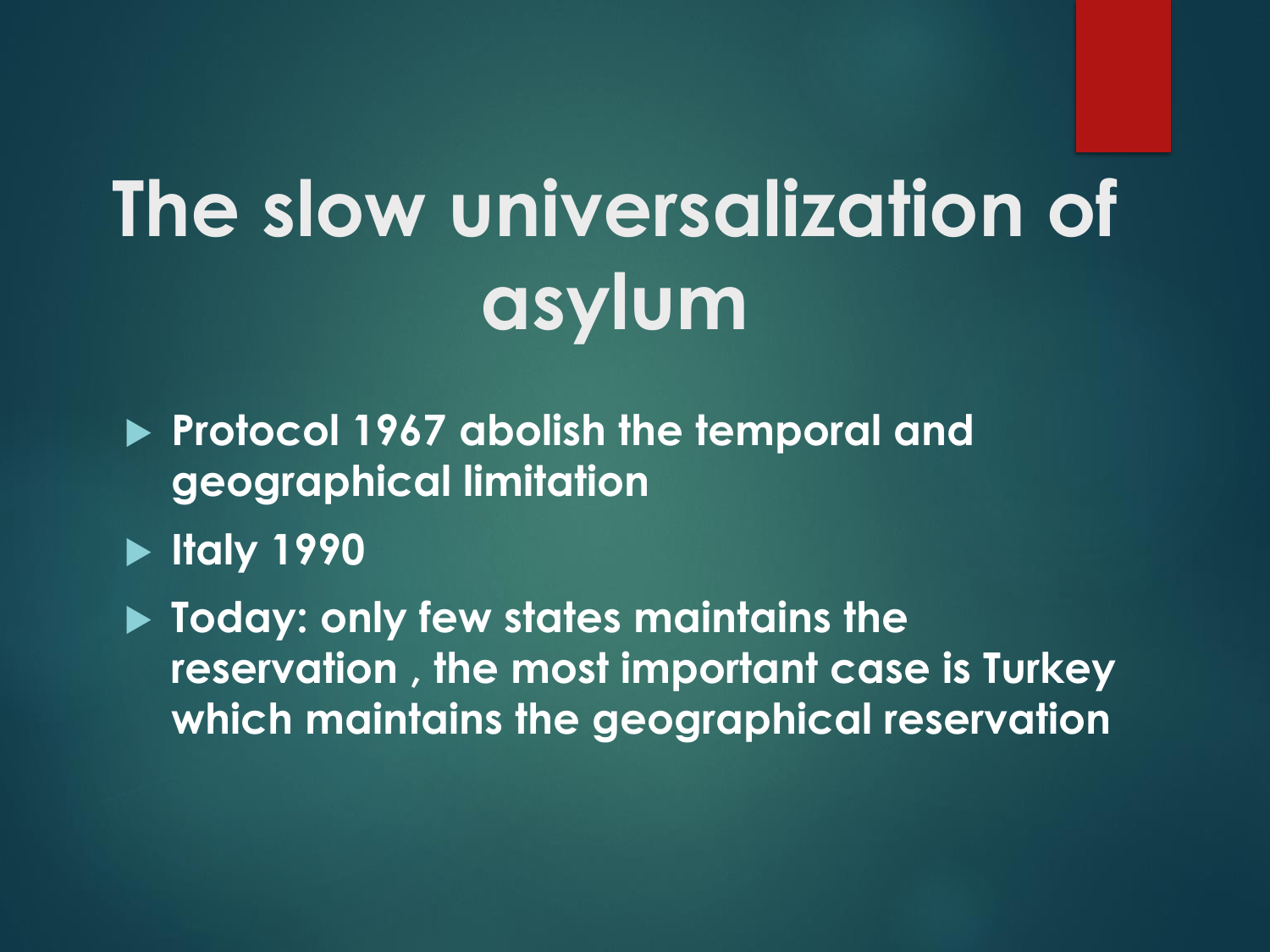# **Rhetorical slippery slow West Europe the place of freedom**

 **Hungary 1956: The fact had the origin in Yalta then before 1951**

 **Berlin wall 1961: the walls were constructed to prevent people to go out, today to enter**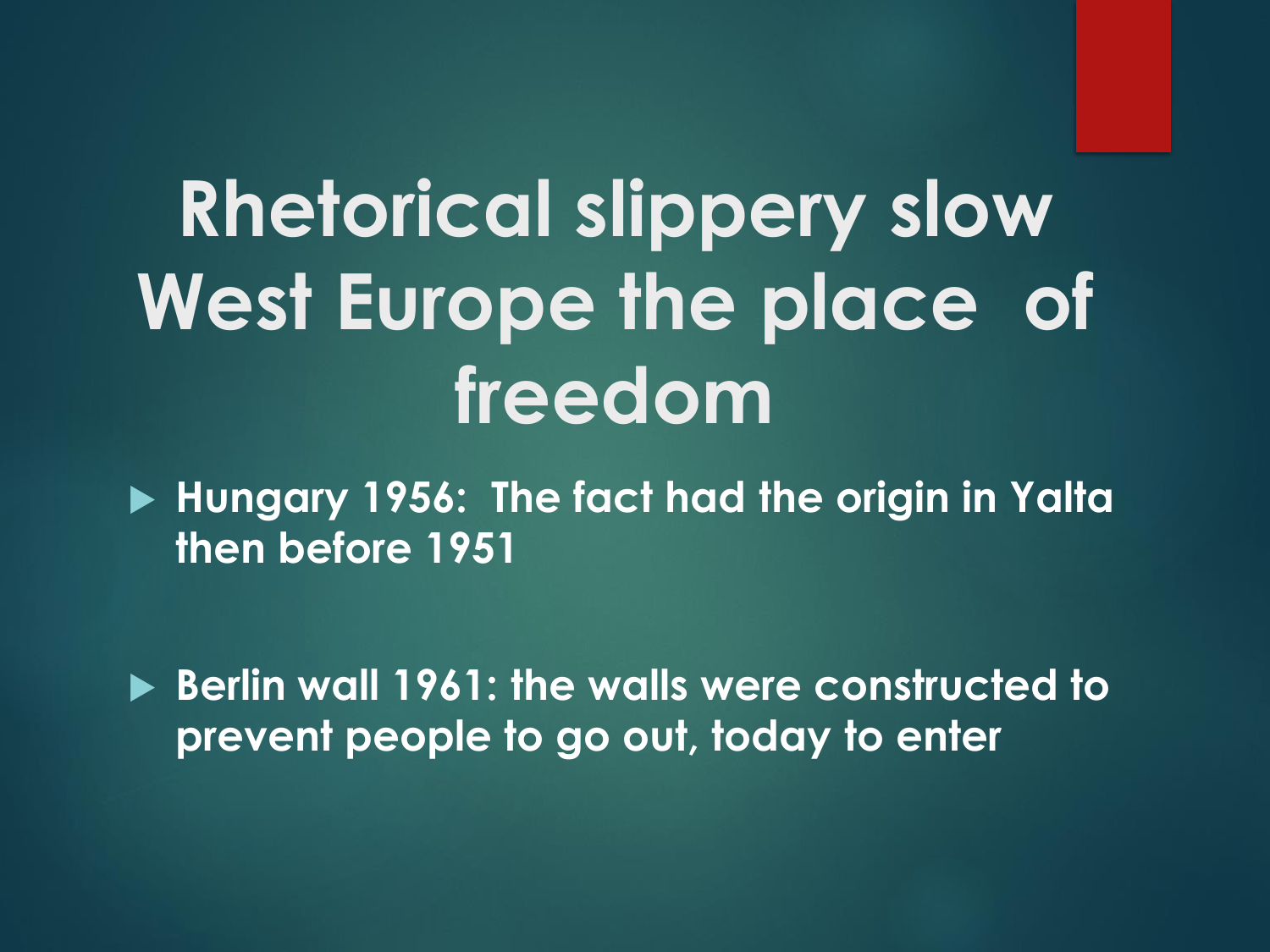# **1989 Italy killing of Jerry Masslo**

**Black migrant from south Africa**

- **Irregular migrants: he couldn't get refugee status for his origin**
- ▶ He was an worker in agricultural in south Italy in **Castel Volturno near Caserta, area controlled by Camorra**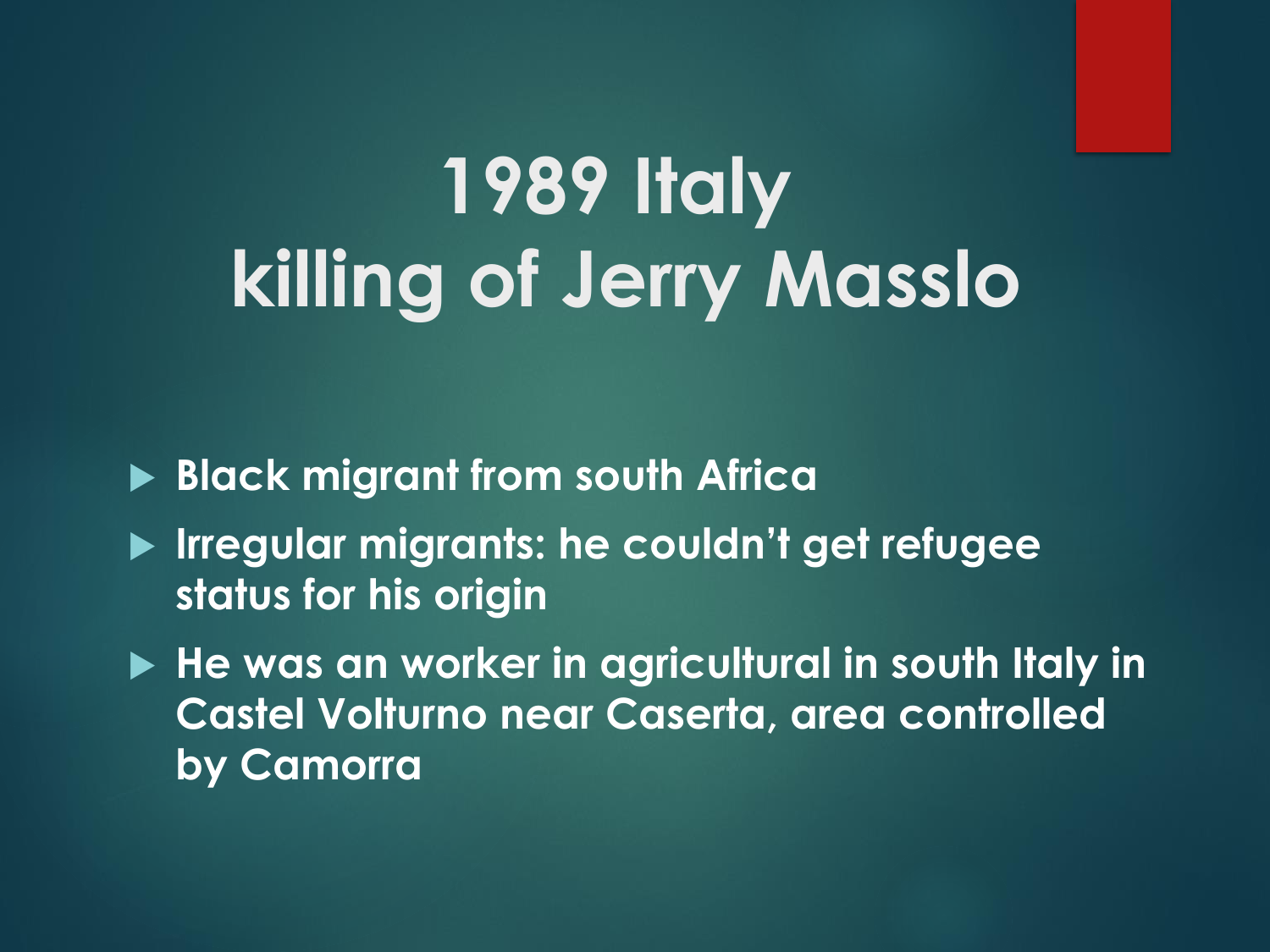# **Now asylum is a universal right**

**In Eu it is a very large right asylum plus subsidiary protection and a very powerful right in the greatest Europe thanks to the jurisprudence of European Court of Human Rights.**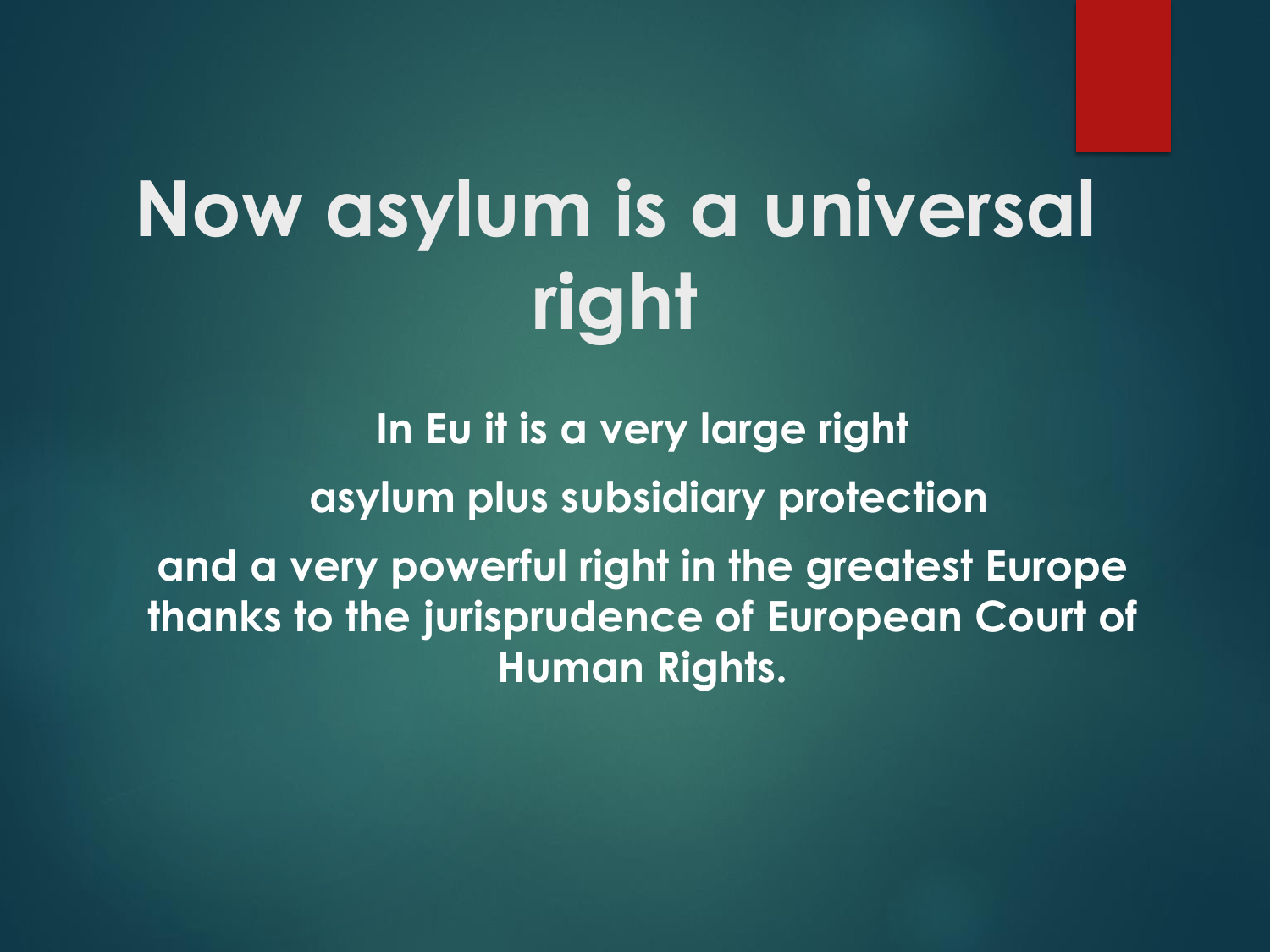# **Terror of migration outside control**

**2006 were allowed 170.000 migrant workers plus a new quote 350.000 workers at the end of the year 2016 123.000 asylum seekers (record) for Italy Invasion!!!**

**17.850 migrant allowed to receive the visa as workers**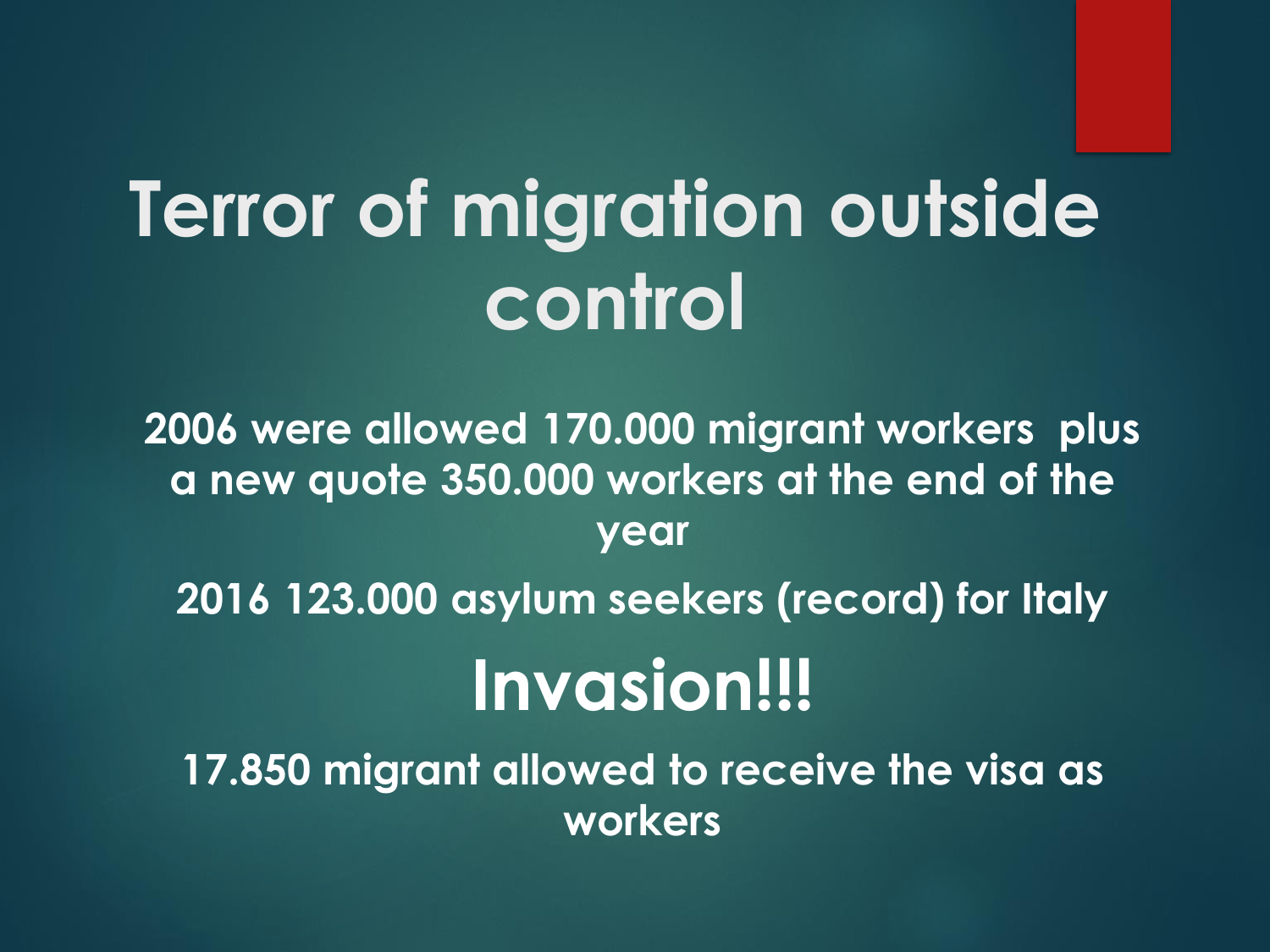#### **Walls to take people outside to prevent them to use the right of asylum**



**Usa - Mexico (1994) Hungary – Serbia (2015) Ceuta and Melilla–Maroc (1989) Bulgaria-Turckey (2014) Israel–Palestina (2002) India– Bangladesh (1989)**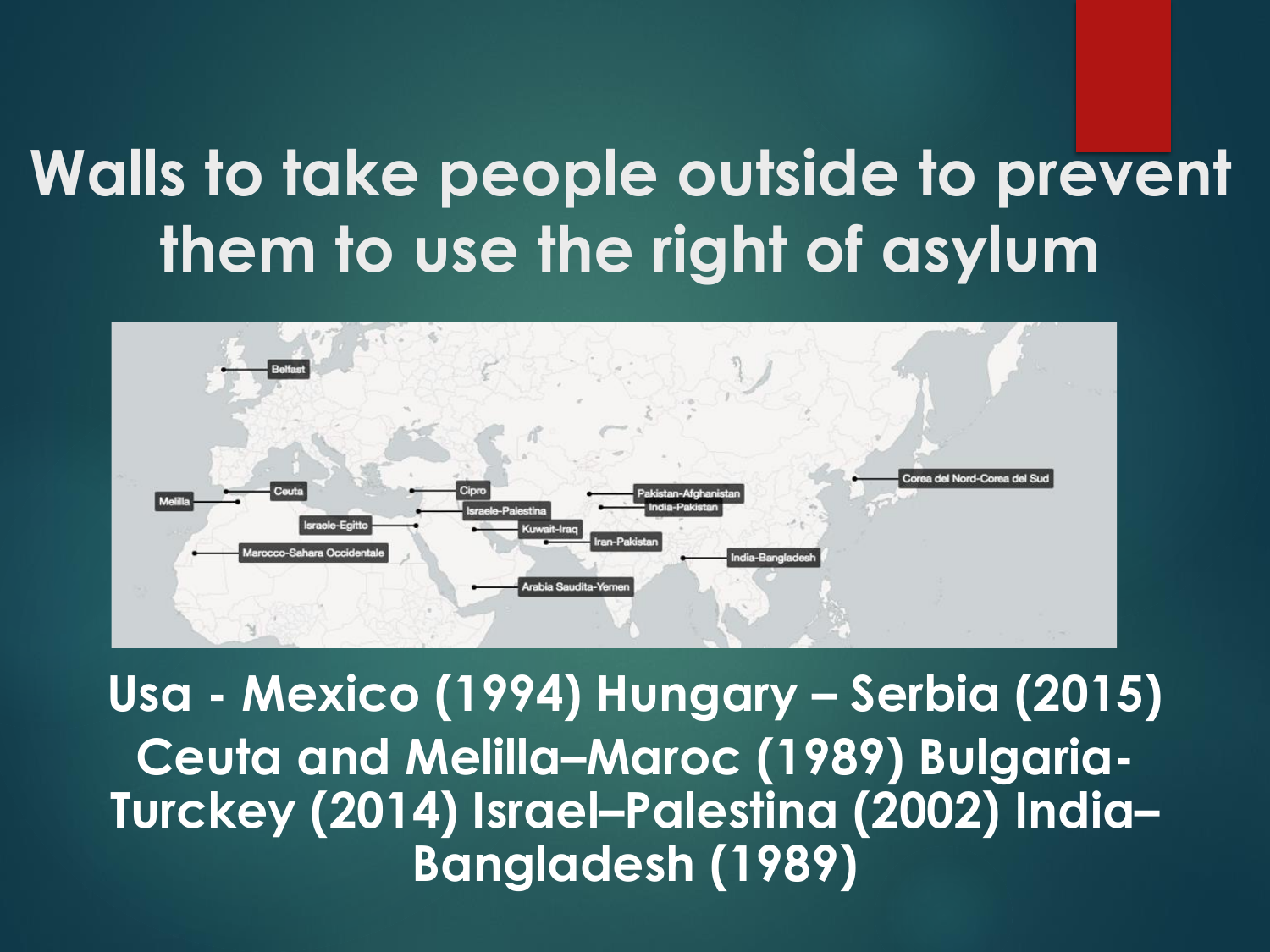**New Walls to prevent afghani people to use the right of asylum**

**Poland double troupe numbers on Belaurus border Greece completes the wall at the boundaries with Turkey (40 kms long 5 m high) Turkey decide to build a new wall of 64 kms at the boundaries with Iran (one of 149 kms already exists)**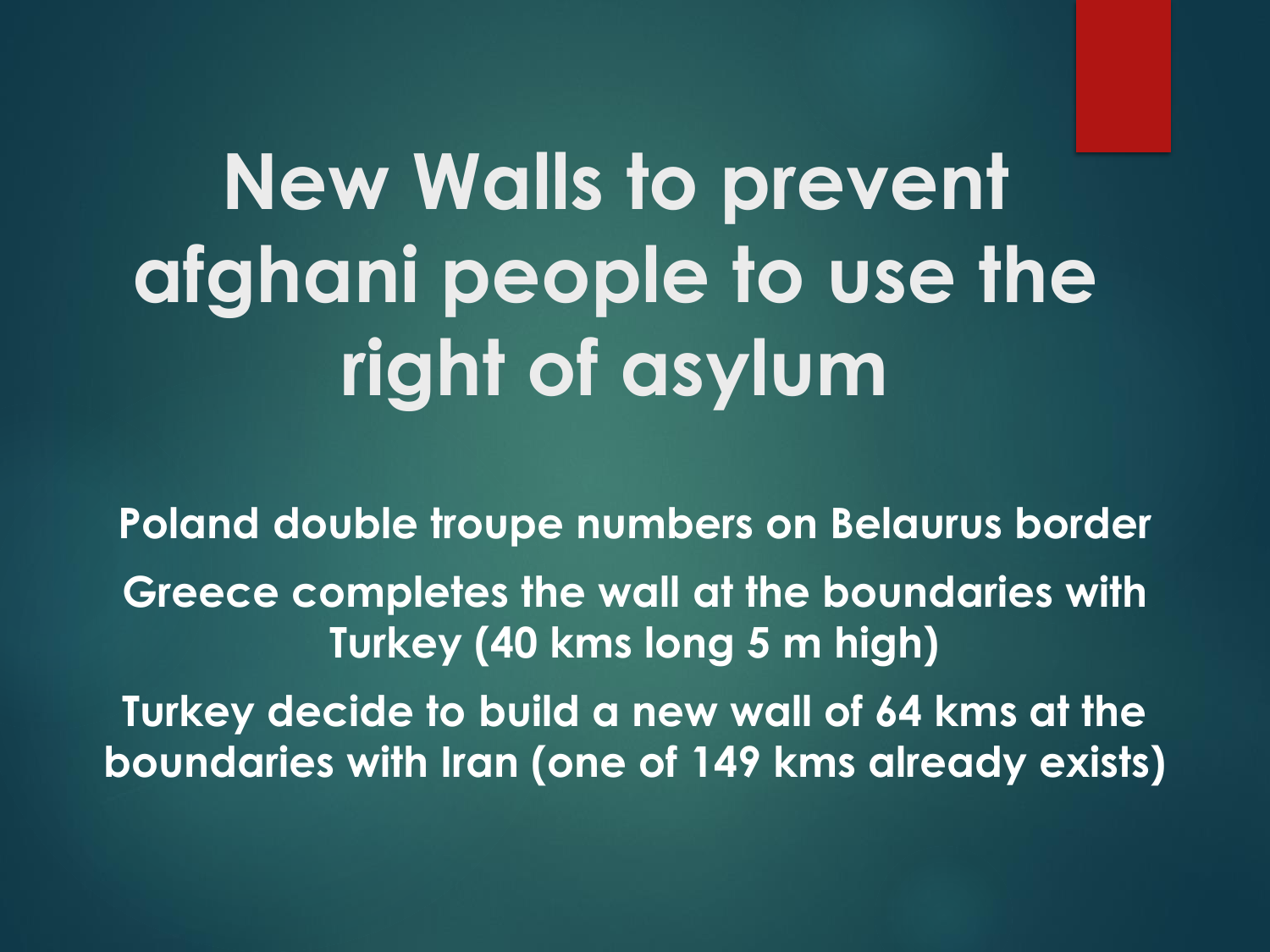**The "greater Europe" (i.e. the forty-seven states that signed the European Convention on Human Rights) right to family reunion : another case in which state's discretion, of if you like sovereignty, is reined in through the recognition of an immigrant's right**

 **Article 8 of the Convention recognises the right to family life. The case law of the European Court of Human Rights makes very clear that immigrants residing in a signatory country have a right to reunite with family members living in the original country. Its scope can be reduced to the spouse and minor children (as it is the case in Italy), it can be balanced against other interests of the host state (such as national security), but the right exists and states are bound to respect it.**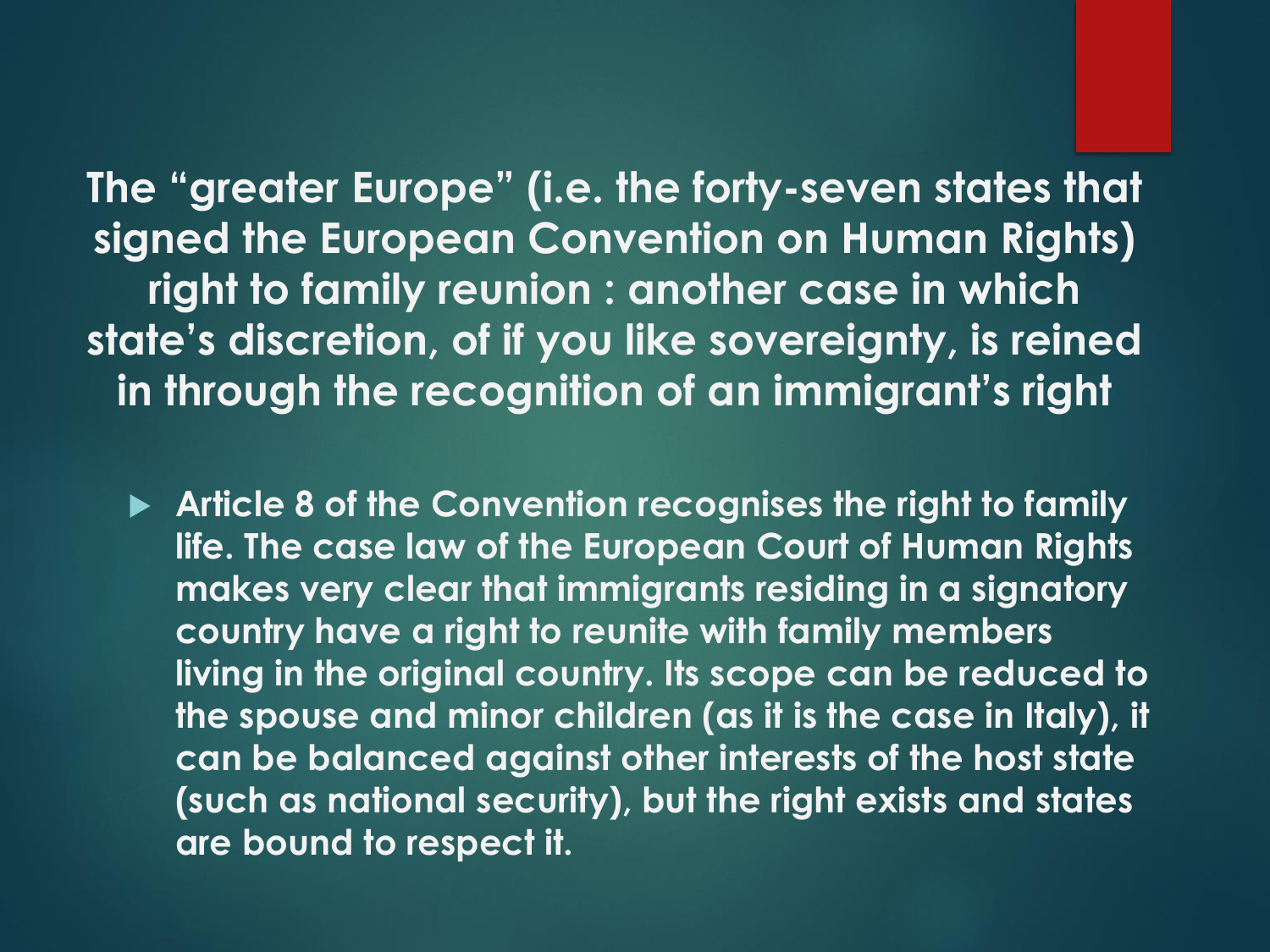**According to EU directive (2003/86) family reunion should be easier for the refugees.**

**In 2016 Germany suspended family reunification for refugees**

**In 2018 restarted the reunification with a limit of 1000 visa per month**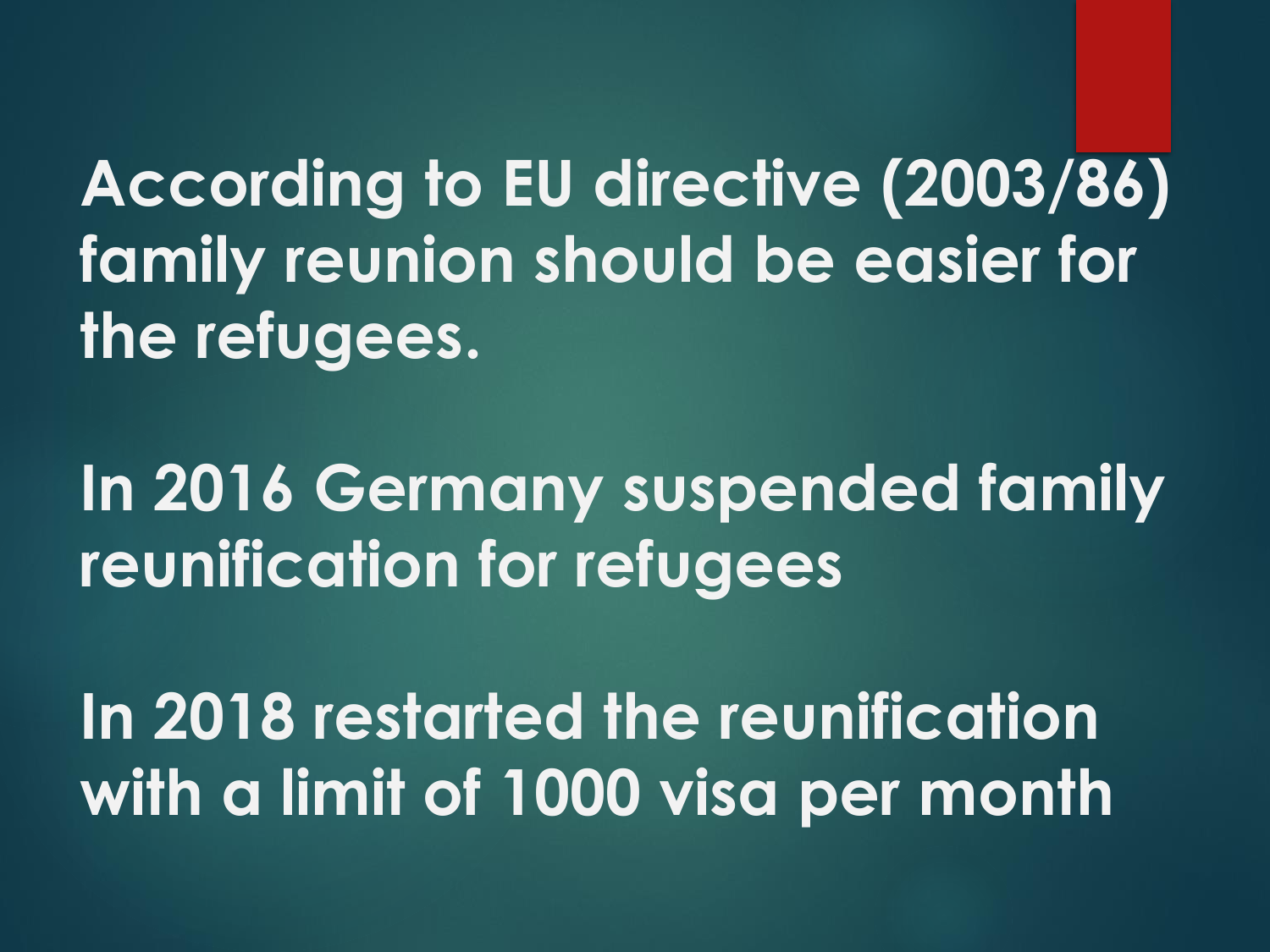# **Human trafficking Palermo protocol 2000**

**trafficking (forced migration) => migrants are victims**

**Smuggling illegal migration => migrants must be expelled**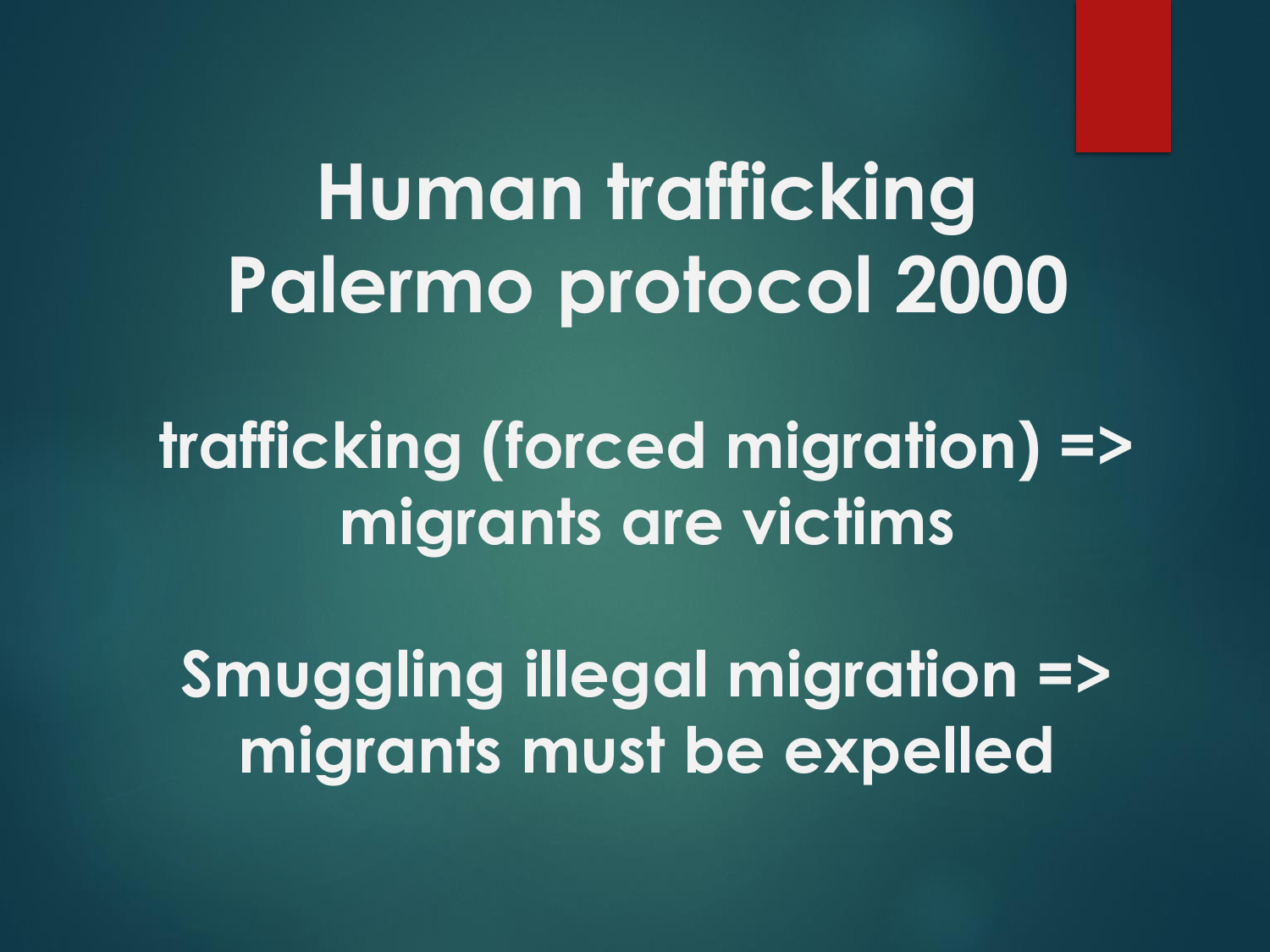**Victims of trafficking have the right to stay (sometimes they are asked to denounce the traffickers) Trafficking traditionally was conceived as finalized to prostitution and sexual exploitation**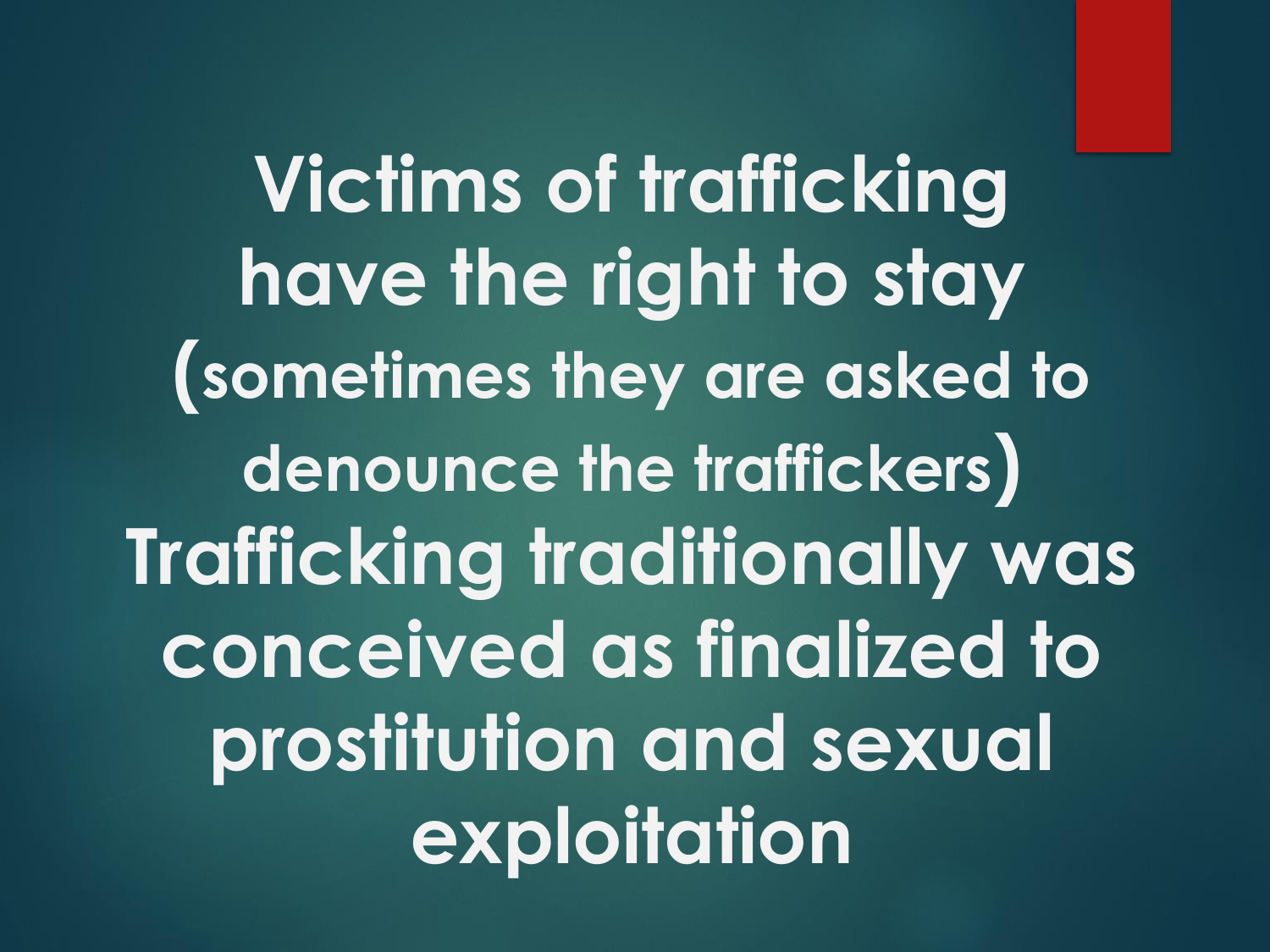## **Two important novelties**

**Today trafficking is increasingly perceived as finalized to labour exploitation**

**EcHR S.M. versus Croatia (25 June 2020) the Grand Chamber made it explicit that both national and transnational human trafficking fall within the definitional limits of Article 4**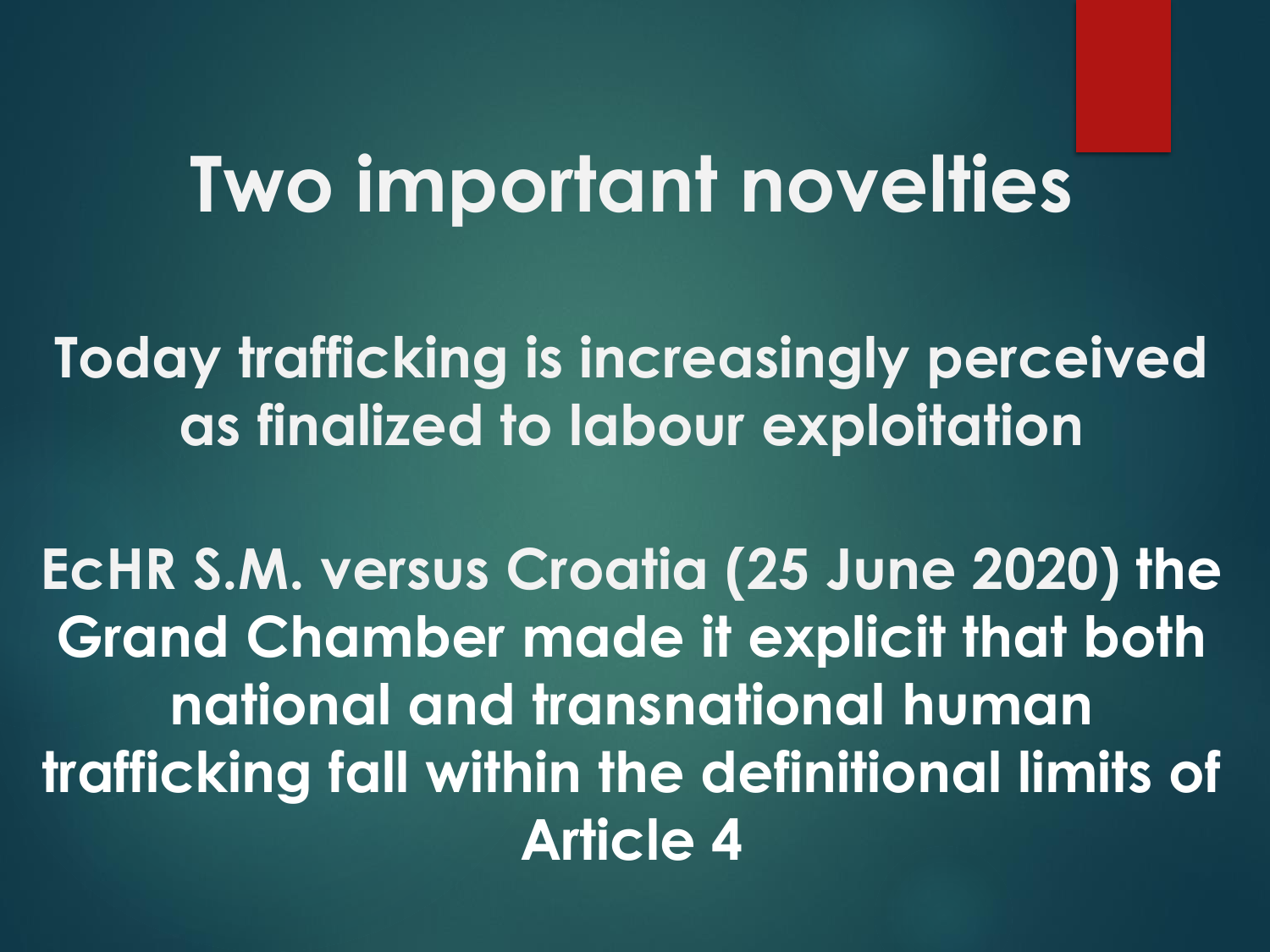**Consequences the right to stay can be claimed by every migrants victim of sexual or labour exploitation even if the exploitation is organized within the state of arrival**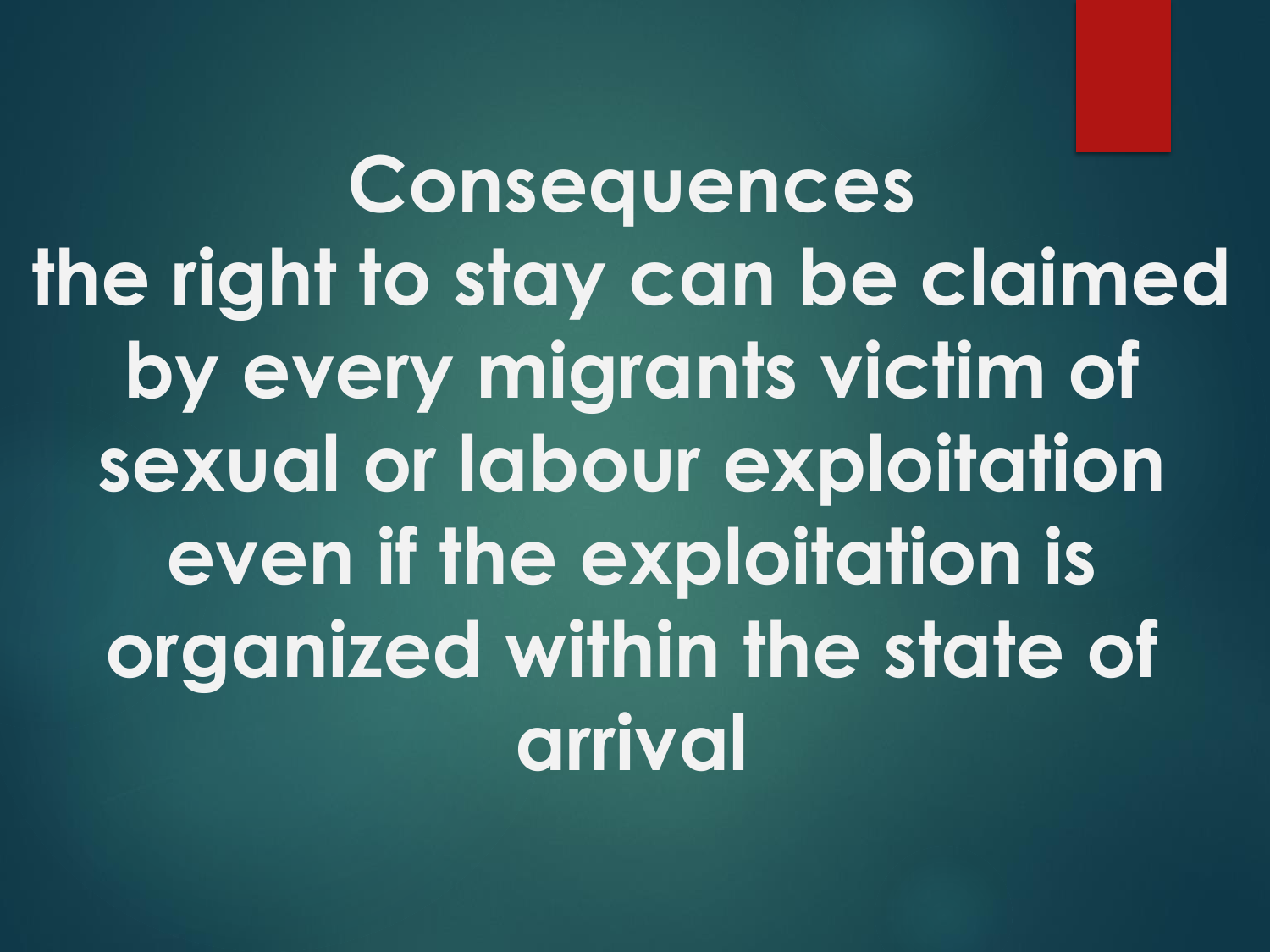**Very important exploitation must not be based on violence or menace it can be based simply on conditions of vulnerability**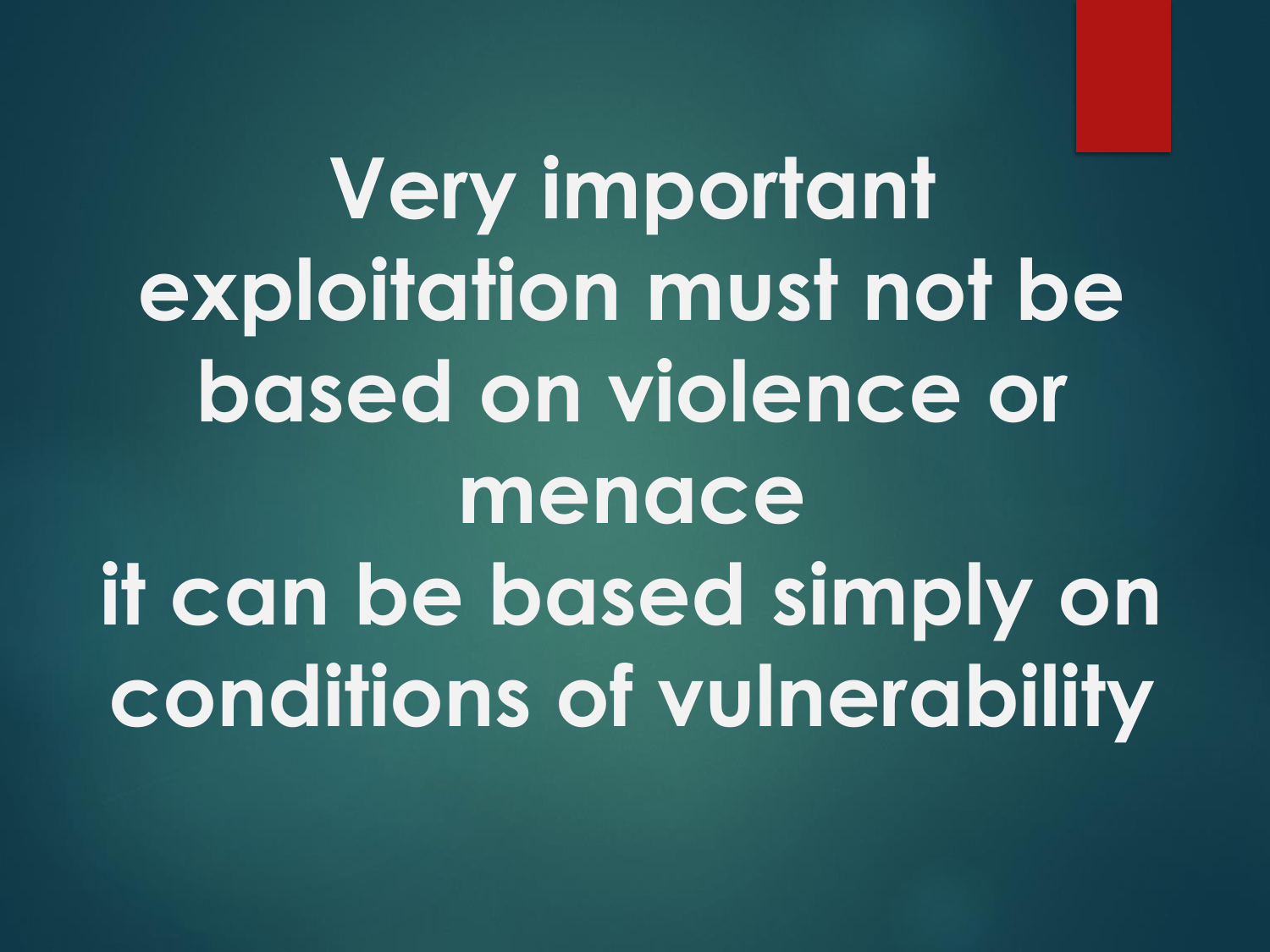# **Excluding democracy**

- **Welfare crisis – perception of the end of social progress (our sons and daughters will not stay better than us).**
- **Economic resources are not enough we need someone to produce them without using them: migrants and underserving people.**
- **Prison tool of exclusion against rhetoric of social reintegration**
- **Exclusion of migrants and their selection: discrimination in the access to social benefits**
- **Exclusion of undeserving citizens**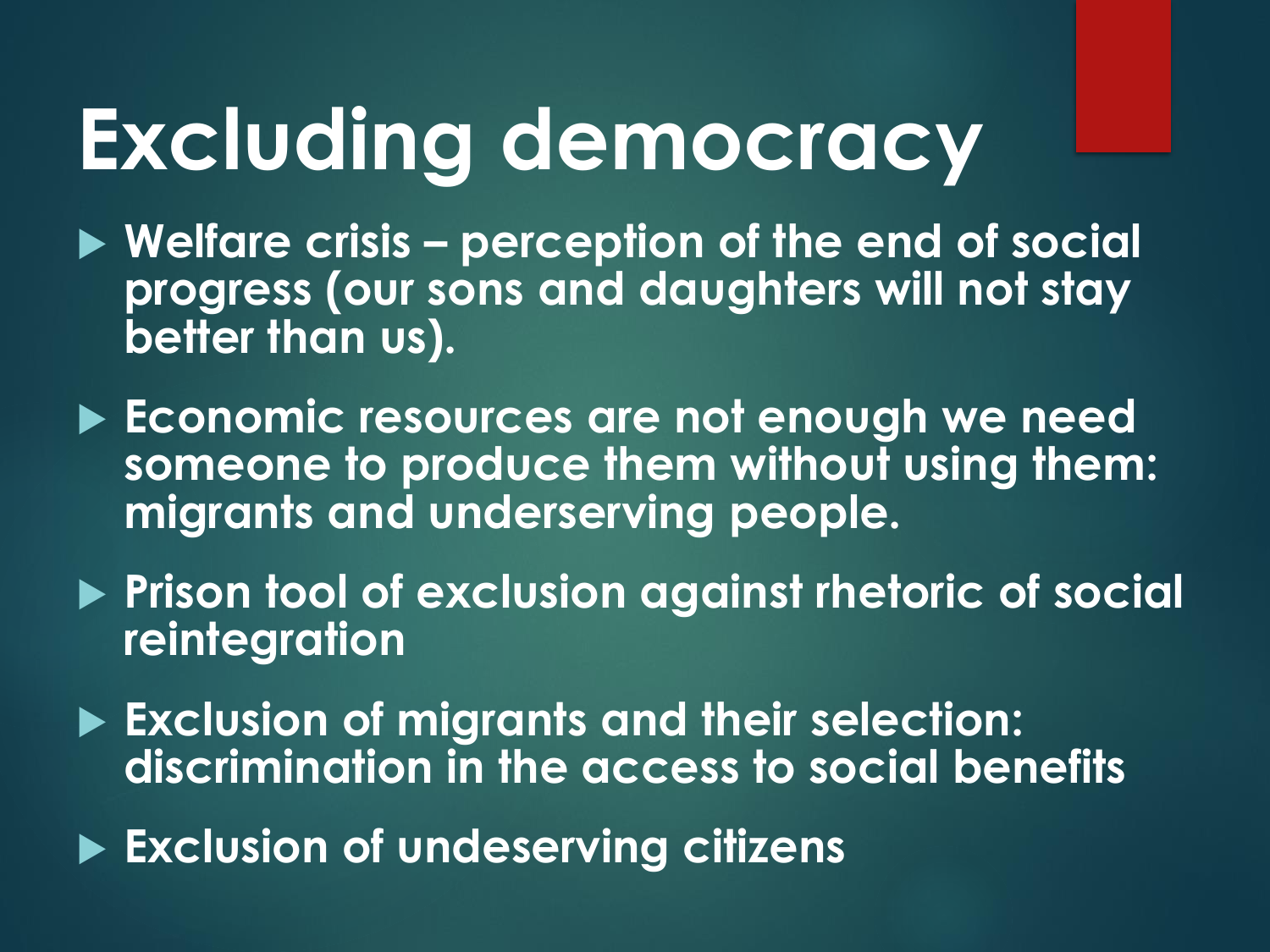## **Defending rights trough law**

**Legal counseling within prisons**

- **Legal counseling for migrant about defending their legal status and discrimination (access to social incomes)**
- ▶ Second level of legal counseling with local **administration**
- **Activity against labour exploitation with public prosecutors: defending victims**
- **Amicus curiae Human Rights European Court and Constitutional court**
- **Legal assistance to prisoners and migrants**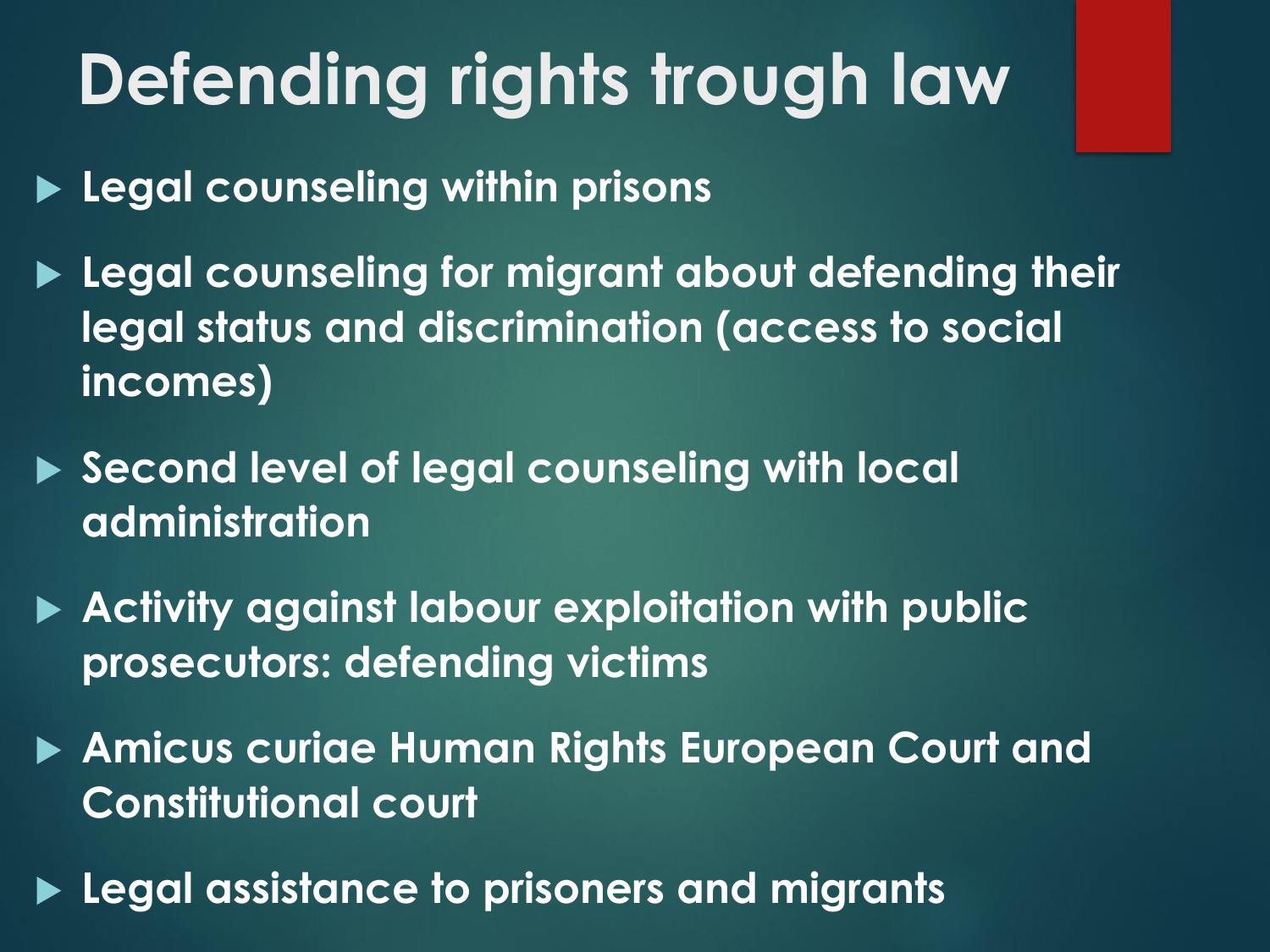**Migrants's precarity of status Labour permit: impossible => Illegal staying**

 **EU long stay permit: very hard => precariousness of staying.**

 **Recognition of refugee status: very long (average 3/4 years, until 5/6) => precariousness of staying.**

 **Access to social income: very hard => vulnerability**